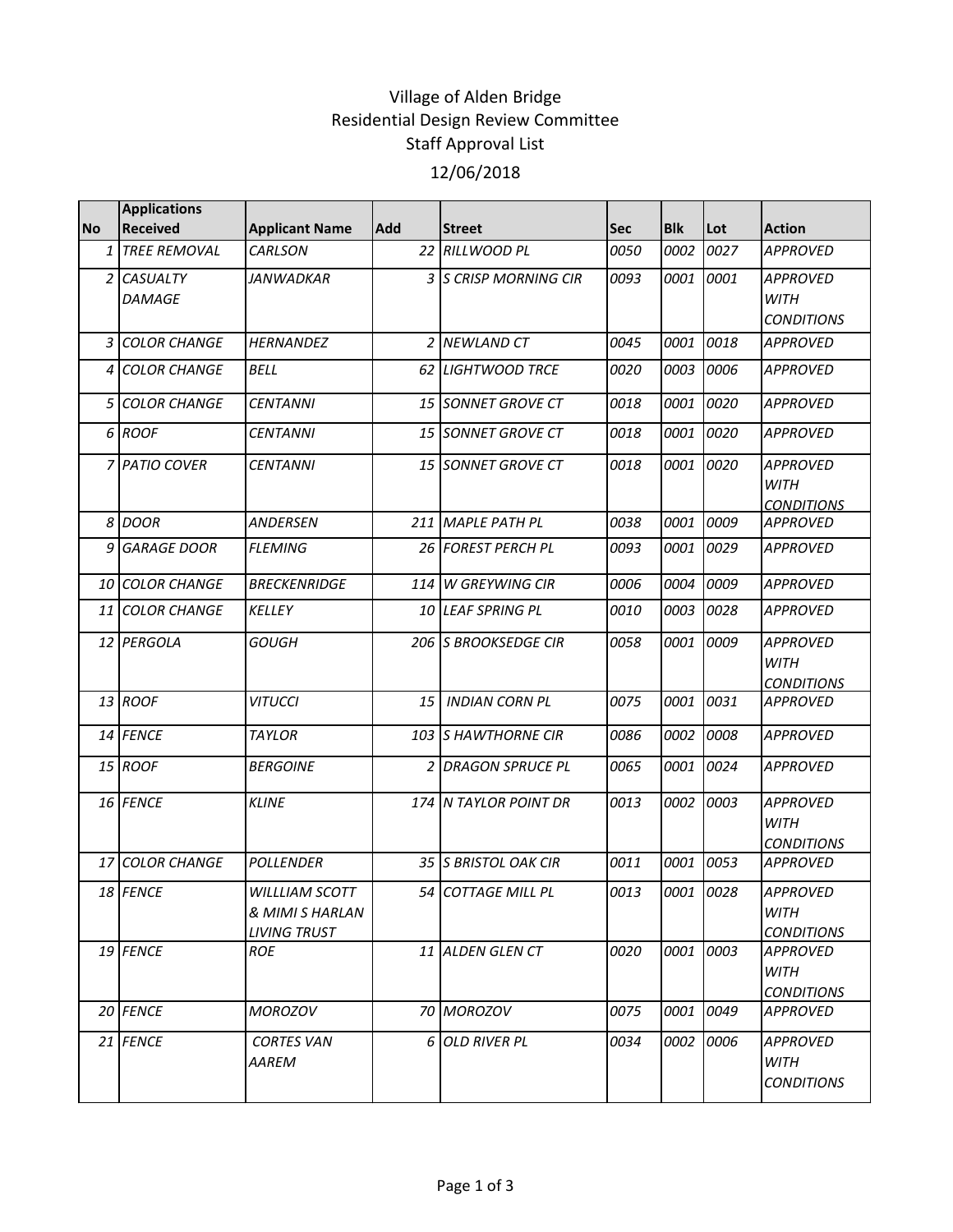## Village of Alden Bridge Residential Design Review Committee Staff Approval List 12/06/2018

|           | <b>Applications</b> |                                   |            |                              |             |             |      |                                                     |
|-----------|---------------------|-----------------------------------|------------|------------------------------|-------------|-------------|------|-----------------------------------------------------|
| <b>No</b> | <b>Received</b>     | <b>Applicant Name</b>             | <b>Add</b> | <b>Street</b>                | <b>Sec</b>  | <b>Blk</b>  | Lot  | <b>Action</b>                                       |
|           | 22 FENCE            | CLINKENBEARD                      |            | 11 SUNSPREE PL               | 0064        | 0002        | 0039 | <b>APPROVED</b><br><b>WITH</b><br><b>CONDITIONS</b> |
|           | 23 TREE REMOVAL     | <b>ALLEN</b>                      |            | 11 TAUPEWOOD PL              | 0074        | 0003        | 0042 | <b>APPROVED</b>                                     |
|           | 24 TREE REMOVAL     | <b>MARES</b>                      | 15         | <b>TETHERED VINE PL</b>      | 0014        | 0001        | 0004 | <b>APPROVED</b>                                     |
|           | 25 FENCE            | <b>PROCTOR</b>                    | 79         | <b>E GREYWING CIR</b>        | 0006        | <i>0003</i> | 0043 | <b>APPROVED</b><br><b>WITH</b><br><b>CONDITIONS</b> |
|           | 26 COLOR CHANGE     | <b>HENDRICKS</b>                  | 31         | W COTTAGE GREEN ST           | 0035        | 0003        | 0011 | <b>APPROVED</b>                                     |
|           | 27 COLOR CHANGE     | <b>HERRINGTON</b>                 |            | 18 FOREST PERCH PL           | 0093        | 0001        | 0031 | <b>APPROVED</b>                                     |
|           | 28 COLOR CHANGE     | <b>FLEMING</b>                    |            | 26 FOREST PERCH PL           | 0093        | 0001        | 0029 | <b>APPROVED</b>                                     |
| 29        | <b>COLOR CHANGE</b> | <b>HENDRICKS</b>                  |            | 31 IVY GARDEN ST             | 0055        | 0003        | 0019 | <b>APPROVED</b>                                     |
|           | 30 WINDOWS          | <b>MATHIS</b>                     |            | 90 E SLATESTONE CIR          | 0050        | 0002        | 0014 | <b>APPROVED</b>                                     |
|           | 31 ROOF             | <b>POWERS</b>                     | 30         | <b>GOLD LEAF PL</b>          | 0075        | 0002        | 0040 | <b>APPROVED</b>                                     |
|           | 32 TREE REMOVAL     | <b>MCKECHNIE</b>                  | 10         | <b>NIGHT HERON PL</b>        | 0002        | 0001        | 0052 | <b>APPROVED</b>                                     |
|           | 33 WINDOWS          | <b>WONG</b>                       | 27         | <b>GLENTRACE CIR</b>         | 0056        | 0002        | 0010 | <b>APPROVED</b>                                     |
|           | 34 FENCE            | <b>WARREN</b>                     | 111        | <b>S. WINTERPORT CIR</b>     | 0005        | 0002        | 0009 | <b>APPROVED</b>                                     |
|           | 35 WINDOWS          | <b>SHEELY</b>                     | 162        | W. GREYWING CIR              | <i>0006</i> | 0002        | 0012 | <b>APPROVED</b>                                     |
|           | 36 FENCE            | <b>SANTA CRUZ</b>                 | 178        | W. GREYWING CIR              | 0006        | 0002        | 0008 | <b>APPROVED</b>                                     |
|           | 37 COLOR CHANGE     | <b>BILNOSKI LIVING</b><br>TRUST#1 |            | <b>75 SILVER CRESCENT CT</b> | 0001        | 0002        | 0029 | <b>APPROVED</b>                                     |
|           | 38 DRIVEWAY         | <b>MALONE</b>                     | 6          | <b>TIVOLI GARDEN CT</b>      | 0016        | 0002        | 0029 | <b>APPROVED</b>                                     |
|           | 39 ROOF             | <b>LIVINGSTON</b>                 | 138        | <b>S GOLENVINE CIR</b>       | 0065        | 0001        | 0009 | <b>APPROVED</b>                                     |
|           | 40 PATIO COVER      | <b>SHISLER</b>                    |            | 14 MEADOW DR                 | 0041        | 0002        | 0024 | <b>APPROVED</b><br><b>WITH</b><br><b>CONDITIONS</b> |
|           | 41 FENCE            | SANTANGELO                        |            | 7 SERENE CREEK PL            | 0011        | 0002        | 0019 | <b>APPROVED</b>                                     |
|           | 42 FENCE            | HUBBARD                           |            | 98 IS BRISTOL OAK CIR        | 0011        | 0002        | 0018 | APPROVED                                            |
|           | 43 COLOR CHANGE     | <b>LESLIE</b>                     |            | 18 N WINTERPORT CIR          | 0005        | 0003        | 0010 | <b>APPROVED</b>                                     |
|           | 44 FENCE            | <b>STEWART</b>                    |            | 11 VINCA TRL                 | 0059        | 0001        | 0023 | <b>APPROVED</b><br><b>WITH</b><br><b>CONDITIONS</b> |
|           | 45 WINDOWS          | <b>SKARICH</b>                    |            | <b>70 IN BLUFF CREEK CIR</b> | 0040        | 0002        | 0023 | <b>APPROVED</b>                                     |